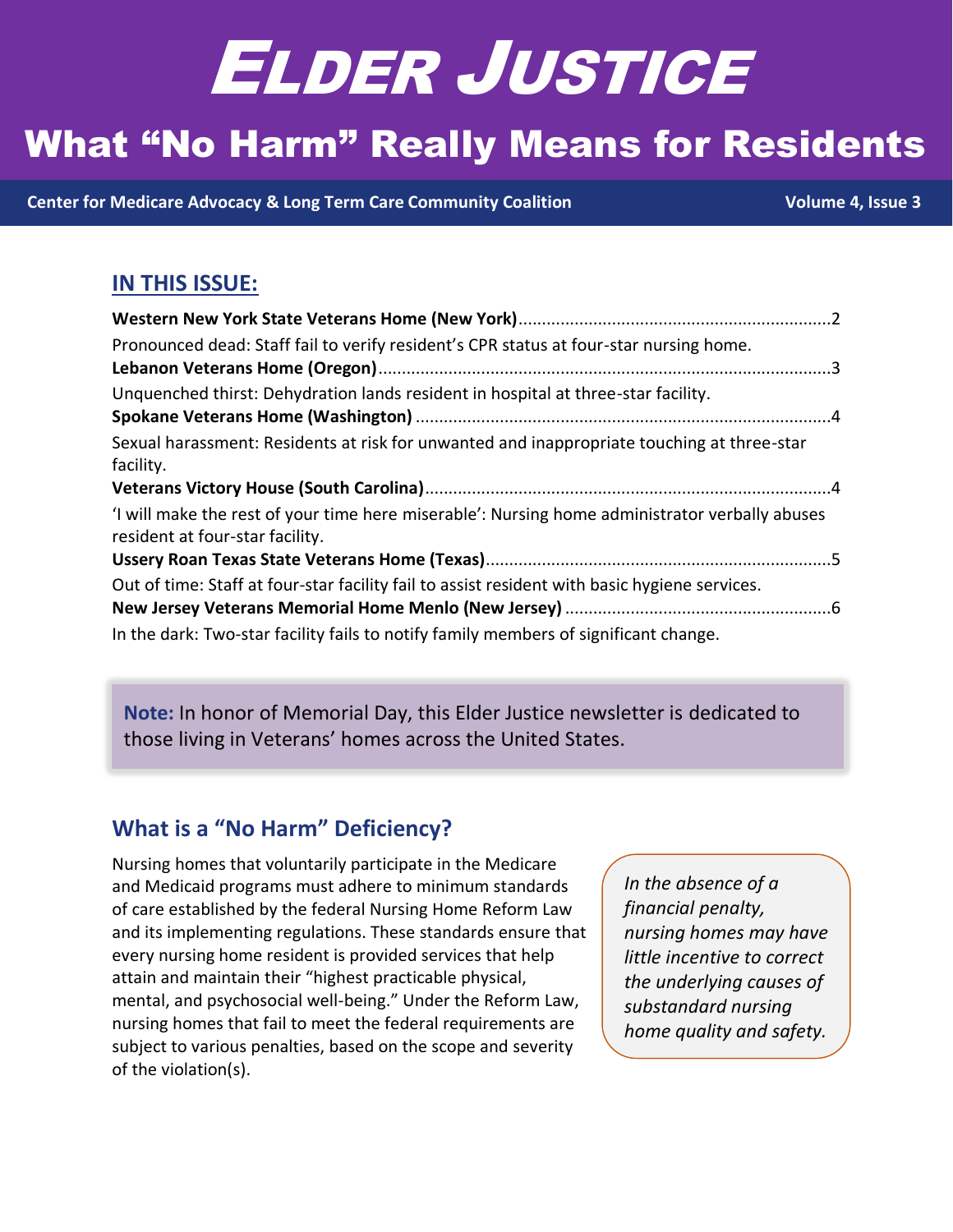Centers for Medicare & Medicaid Services (CMS) data indicate that most health violations (more than 95%) are cited as causing "no harm" to residents. The failure to recognize resident pain, suffering, and humiliation when it occurs too often means nursing homes are not held accountable for violations through financial penalties. In the absence of a financial penalty, nursing homes may have little incentive to correct the underlying causes of resident abuse, neglect, and other forms of harm.

### **How to Use this Newsletter**

The *Elder Justice* newsletter provides examples of health violations in which surveyors (nursing home inspectors) identified neither harm nor immediate jeopardy to resident health, safety, or well-being. These examples were taken directly from Statement of Deficiencies (SoDs) on CMS's Care [Compare](https://www.medicare.gov/care-compare/?providerType=NursingHome&redirect=true) website.

**Our organizations encourage residents, families, ombudsmen, law enforcement, and others to use these cases to help identify potential instances of resident harm in their own communities.** When state enforcement agencies and CMS fail to properly identify and penalize nursing homes for health violations, it is important for the public to be aware of nursing home safety concerns in their communities. Fundamentally, from our perspective, every suspected case of resident harm should be reported, investigated, and (if confirmed), appropriately sanctioned.

*"Nursing home industry representatives often state that their industry is one of the most regulated in the country. But if those regulations are not enforced, what does that actually mean?" – [Broken Promises: An](https://nursinghome411.org/news-reports/reports/survey-enforcement/survey-data-report/)  [Assessment of Nursing Home](https://nursinghome411.org/news-reports/reports/survey-enforcement/survey-data-report/)  [Oversight](https://nursinghome411.org/news-reports/reports/survey-enforcement/survey-data-report/)*

# <span id="page-1-0"></span>**Western New York State Veterans Home (New York)**

#### <span id="page-1-1"></span>**Pronounced dead: Staff fail to verify resident's CPR status at four-star nursing home.**

The surveyor determined that the nursing home failed to provide basic life support per the resident's advance directive. Though the staff's failure to verify the resident's advance directive led to the resident's dying without receiving CPR, the surveyor cited the violation as no harm.<sup>1</sup> The citation was based, in part, on the following findings from the [SoD:](https://nursinghome411.org/wp-content/uploads/2021/05/San-Juan-Living-Center.pdf)

- Records showed the resident signed a Medical Order for Life Sustaining Treatment (MOLST) which directed staff to attempt CPR in the event it was necessary.
- According to staff statements, a CNA was in the resident's room to transport the resident's roommate out of the room. During this time, the CNA heard the resident gurgling, and commented to another aide that the resident sounded terrible.
- The CNA returned to the resident's room to check on him and found him to be gray in color. She informed the Assistant Director of Nursing, who told the CNA to ask a nurse to enter the room.

Facilities must have sufficient nursing staff with the *appropriate competencies and skills sets* to provide nursing and related services to *assure resident safety*…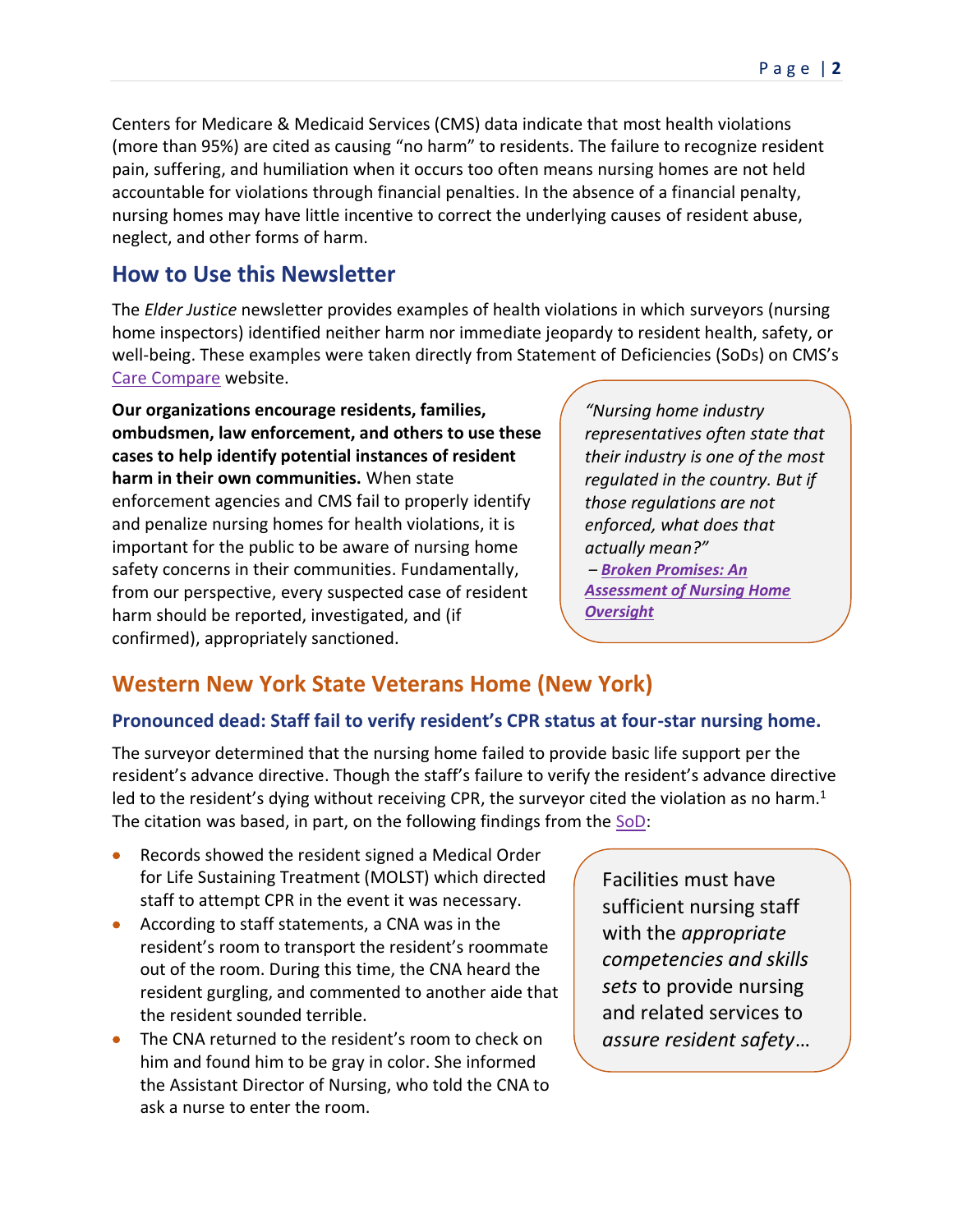- According to the nurse, the resident wore a wristband indicating that the resident wished to forgo CPR. After the nurse assessed the resident, she pronounced the resident dead.
- A review of the resident's advance directive revealed the resident wished to be resuscitated. The resident's wristband had an incorrect code status.
- After the nurse learned of the resident's wishes to be resuscitated, she returned to the resident's room to find the resident completely purple.
- **Know Your Rights:** Nursing homes must have sufficient nursing staff with the appropriate competencies and skills sets to provide nursing and related services to assure resident safety and to attain or maintain the highest practicable physical, mental, and psychosocial well-being of each resident, as determined by resident assessments and individual plans of care and considering the number, acuity, and diagnoses of the facility's resident population. To learn more about requirements for nursing home care staff and administration, check out [LTCCC's fact sheet](https://nursinghome411.org/fact-sheet-requirements-for-nursing-home-care-staff-administration/).

# <span id="page-2-0"></span>**Lebanon Veterans Home (Oregon)**

#### <span id="page-2-1"></span>**Unquenched thirst: Dehydration lands resident in hospital at three-star facility.**

The surveyor determined that the nursing home staff failed to keep a resident properly hydrated. According to the citation, staff did not assist the resident with hydration needs even though the resident's care plan documented his need for total assistance with meals. Despite the resident's arriving at the hospital extremely dehydrated, the surveyor cited the violation as no harm.<sup>2</sup> The citation was based, in part, on the following findings from the [SoD:](https://nursinghome411.org/wp-content/uploads/2022/04/Lebanon-Veterans-Home-OR.pdf)

- The resident's care plan instructed staff to provide total assist with meals, and a dietary assessment revealed the resident was at risk for dehydration and entirely dependent on caregivers for eating and drinking.
- Shortly after the resident's admission to the nursing home, the resident's wife contacted the facility about concerns relating to the resident's fluid intake.
- Progress notes indicated the resident could not safely swallow medications, and when staff attempted to provide fluids, the fluids ran out of the resident's mouth.
- Medical records indicated the resident had a critically high sodium value and a water deficit.
- Several months after admission, the facility transferred the resident to the hospital where it was noted that that resident was extremely dehydrated.
- According to an interview with a family member, facility staff were unaware that the resident was unable to hold a cup.
- **Note:** Inadequate oral food and fluid intake is a serious yet common problem among nursing home residents. Facilities must provide assistance to residents who require it to maintain a proper nutritional status. To learn more about the standards nursing homes are required to follow in order to ensure that residents receive appropriate care, check out [LTCCC's fact sheet on resident care and well](https://nursinghome411.org/fact-sheet-standards-of-care-for-resident-well-being/)-being.

Every resident has the right to receive the care and services they need to maintain their highest possible level of functioning and well-being.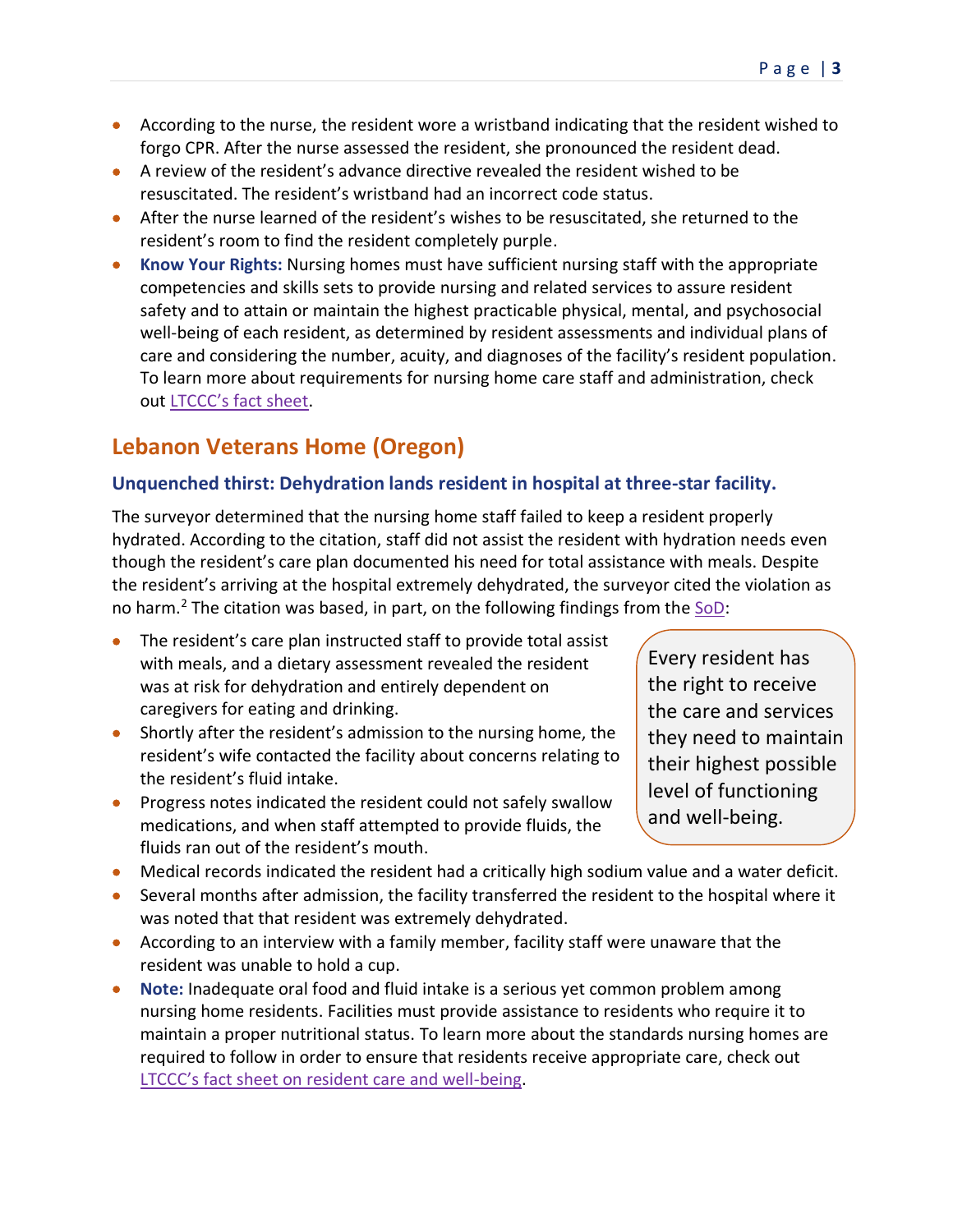• **Note:** This nursing home has been cited for abuse, according to [CMS's Care Compare](https://www.medicare.gov/care-compare/resources/nursing-home/preventing-abuse)  [website.](https://www.medicare.gov/care-compare/resources/nursing-home/preventing-abuse) Visit LTCCC's [Abuse, Neglect, and Crime Reporting Center](https://nursinghome411.org/learn/abuse-neglect-crime/) for a selection of resources that are free to use and share.

# <span id="page-3-0"></span>**Spokane Veterans Home (Washington)**

#### <span id="page-3-1"></span>**Sexual harassment: Residents at risk for unwanted and inappropriate touching at three-star facility.**

The surveyor determined that the nursing home neglected to adequately supervise a resident reviewed for behaviors that put other residents at risk for abuse. The citation states that the facility failed to keep all residents safe from sexually inappropriate behavior by another resident. Though this deficient practice jeopardized residents' quality of life, the surveyor cited the violation as no harm.<sup>3</sup> The citation was based, in part, on the following findings from the [SoD:](https://nursinghome411.org/wp-content/uploads/2022/04/Spokane-Veterans-Home-WA.pdf)

- According to an assessment, Resident 1 had the potential to be physically or sexually inappropriate with staff and/or peers, and was to have one-on-one monitoring, as needed.
- An interview with Resident 2 revealed an instance of Resident 2's waking up to Resident 1's playing with Resident 2's genitals.
- Another instance revealed Resident 1 in the dining room reaching over to another resident and grabbing that resident in the groin area. Staff immediately removed Resident 1 from the dining room and placed the resident under one-on-one supervision for a period of time.

Nursing homes are responsible for protecting residents from all forms of abuse, including resident to resident abuse.

- Shortly after removal of the supervision, Resident 1 was again found reaching toward another resident's groin, but staff separated the residents before there was inappropriate touching.
- Review of a facility investigation revealed the facility removed the one-on-one supervision of Resident 1 due to understaffing. While unsupervised, Resident 1 entered two residents' rooms and grabbed their genitals.
- **Note:** For more information on resident-to-resident incidents, listen to LTCCC's [NursingHome411 Podcast, 'A Story of Neglect'](https://nursinghome411.org/podcast/story-of-neglect/).
- **Note:** This nursing home has been [cited for abuse, according to](https://www.medicare.gov/care-compare/resources/nursing-home/preventing-abuse) CMS's Care Compare [website](https://www.medicare.gov/care-compare/resources/nursing-home/preventing-abuse). Visit LTCCC's [Abuse, Neglect, and Crime Reporting Center](https://nursinghome411.org/learn/abuse-neglect-crime/) for a selection of resources that are free to use, share, and adapt.

# <span id="page-3-2"></span>**Veterans Victory House (South Carolina)**

#### <span id="page-3-3"></span>**'I will make the rest of your time here miserable': Nursing home administrator verbally abuses resident at four-star facility.**

The surveyor determined that the facility failed to prevent verbal abuse of a resident by a staff member. Despite the resident's filing a grievance regarding the abuse, the surveyor cited the violation as no harm.<sup>4</sup> The citation was based, in part, on the following findings from the  $SOD$ :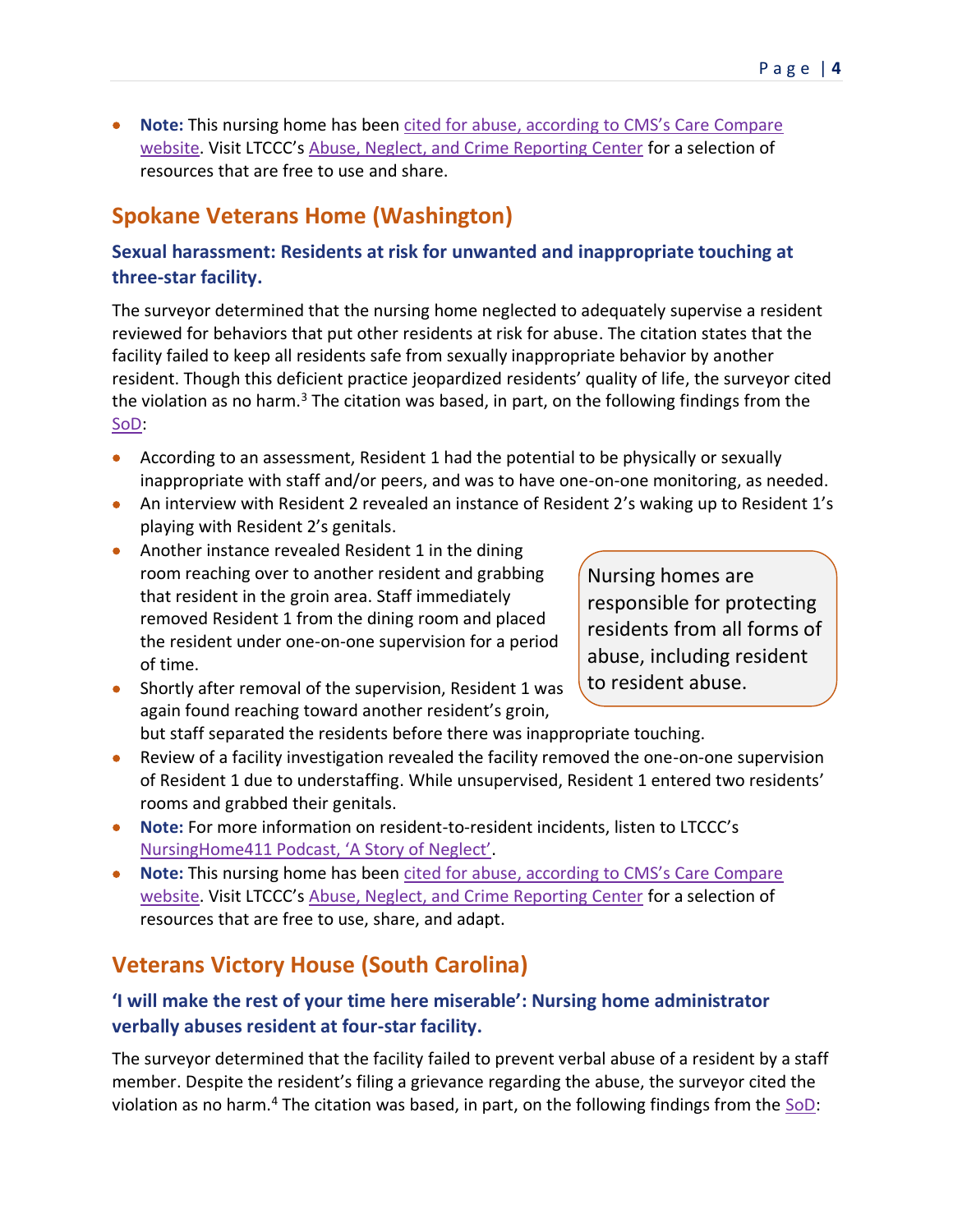- An interview with the resident revealed an allegation of verbal abuse.
- The resident stated that, while in the cafeteria, the Administrator and Assistant Administrator were serving food without hairnets. Upon seeing that, the resident told the staff she was going to report them for a health violation.
- According to the resident, the Administrator thereafter wheeled the resident out of the cafeteria and told him, "Don't ever embarrass me like that again or I will make the rest of your time here miserable."
- The resident stated to the surveyor that two other staff members witnessed this incident but were fired a week after the incident.
- In an interview, the Administrator stated that they arrived in the dining room after staff had served all the residents, and that they did not wear a hairnet because they were not serving food.
- The Administrator stated that the resident arrived in the area very agitated, yelling, and aggressively waving his arms. In response, the Administrator asked the resident to leave the area, but when the resident did not, the Administrator approached the resident and said, "Don't ever speak to me like that again. I have never spoken to you disrespectfully and I don't expect you to talk to me that way."
- Records revealed the facility reported the alleged verbal abuse several days after the incident. During the investigation, the Administrator was placed on leave and re-educated on abuse and neglect.
- **Know Your Rights:** Sufficient staffing is one of the most important indicators of a nursing home's quality and safety. Visit [LTCCC's staffing page](https://nursinghome411.org/data/staffing/) to access the latest staffing data and information.
- **Note:** This nursing home has been [cited for abuse, according](https://www.medicare.gov/care-compare/resources/nursing-home/preventing-abuse)  to [CMS's Care Compare website.](https://www.medicare.gov/care-compare/resources/nursing-home/preventing-abuse) Visit LTCCC's [Abuse, Neglect,](https://nursinghome411.org/learn/abuse-neglect-crime/)  [and Crime Reporting Center](https://nursinghome411.org/learn/abuse-neglect-crime/) for a selection of resources that are free to use, share, and adapt.

Nursing home residents have the right to be free from any type of abuse.

## <span id="page-4-0"></span>**Ussery Roan Texas State Veterans Home (Texas)**

#### <span id="page-4-1"></span>**Out of time: Staff at four-star facility fail to assist resident with basic hygiene services.**

The surveyor determined that the nursing home failed to assist a dependent resident with the necessary services to maintain good personal hygiene. Though this deficient practice can lead to psychosocial harm and a decline in hygiene, the surveyor cited the violation as no harm.<sup>5</sup> The citation was based, in part, on the following findings from the [SoD:](https://nursinghome411.org/wp-content/uploads/2022/04/Ussery-Roan-Texas-State-Veterans-Home-TX.pdf)

- The resident's care plan indicated that he required assistance with bathing and showering.
- In an interview, the resident stated that he did not receive a shave or shower when he was supposed to, and that he does not like going without his shower.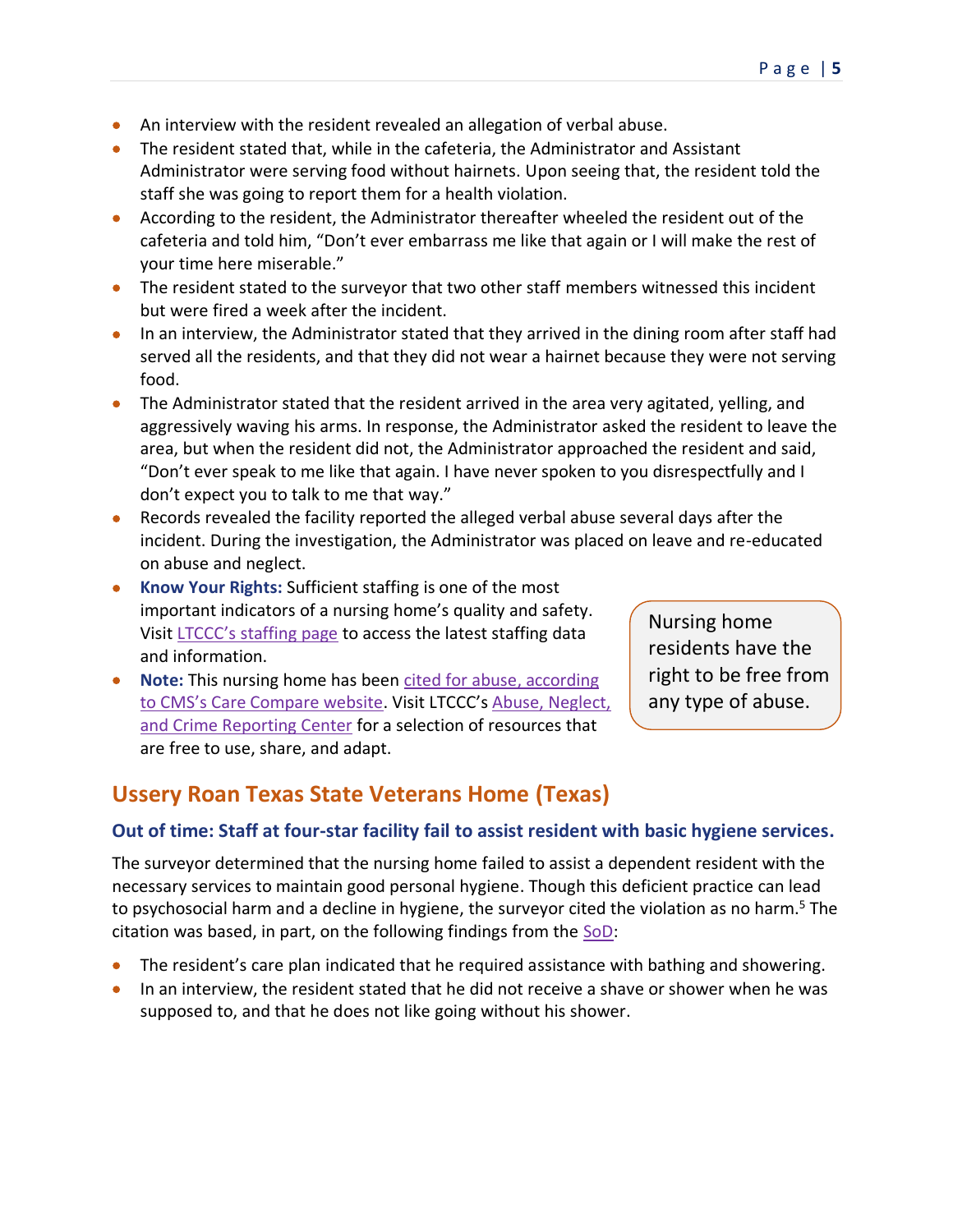- According to the director of nursing, CNAs were responsible for giving and logging resident showers, and residents are expected to be showered three times a week unless they refuse.
- In an interview, a CNA stated that she ran out of time to give the resident a shower, and that the resident would get a shower the next day. The resident's shower log revealed that he did not shower the next day.
- Although the residents were scheduled for three showers per week, a review of this resident's shower log showed his last shower had been nine days prior.

Nursing homes must provide care and services for good hygiene including bathing, dressing, grooming, and oral care.

• **Know Your Rights:** Every resident has the right to receive the care and services they need to reach and maintain their highest possible level of functioning and well-being, including bathing, dressing, and grooming in accordance with the resident's preferences and customs. To learn more about standards of care, check out [LTCCC's fact sheet on resident care and](https://nursinghome411.org/fact-sheet-standards-of-care-for-resident-well-being/)  [well-being.](https://nursinghome411.org/fact-sheet-standards-of-care-for-resident-well-being/)

# <span id="page-5-0"></span>**New Jersey Veterans Memorial Home Menlo (New Jersey)**

#### <span id="page-5-1"></span>**In the dark: Two-star facility fails to notify family members of significant change.**

The surveyor determined that the nursing home failed to notify the family and/or responsible party of a resident's change in condition. Though the resident's family was not notified until after the doctor pronounced the resident dead, the surveyor cited the violation as no harm.<sup>6</sup> The citation was based, in part, on the following findings from the [SoD:](https://nursinghome411.org/wp-content/uploads/2022/04/New-Jersey-Veterans-Memorial-Home-Menlo-NJ.pdf)

- Records revealed that after a resident indicated a temperature of 100.7 degrees, facility staff called a doctor to assess the resident. The doctor ordered an X-ray among other tests.
- The resident's X-ray showed an issue in the left lung, and the doctor prescribed an antibiotic for 10 days.
- Further records revealed the medication nurse walked to the resident's bedside to provide evening medications and found the resident not breathing.
- Upon this observation, the nurse supervisor called the doctor, and the resident was pronounced dead. At this time, staff notified the resident's family.
- A review of the resident's notes did not indicate any communication with the family upon finding that the resident had a fever and required an X-ray.
- In an interview, the Director of Nursing stated that the resident's family should have been notified about the change in the resident's condition.
- **Know Your Rights:** Nursing homes are required to immediately inform the resident, consult with the resident's physician, and notify the resident's family of any significant situations, including injury and decline that affect the resident or may require a change in treatment.